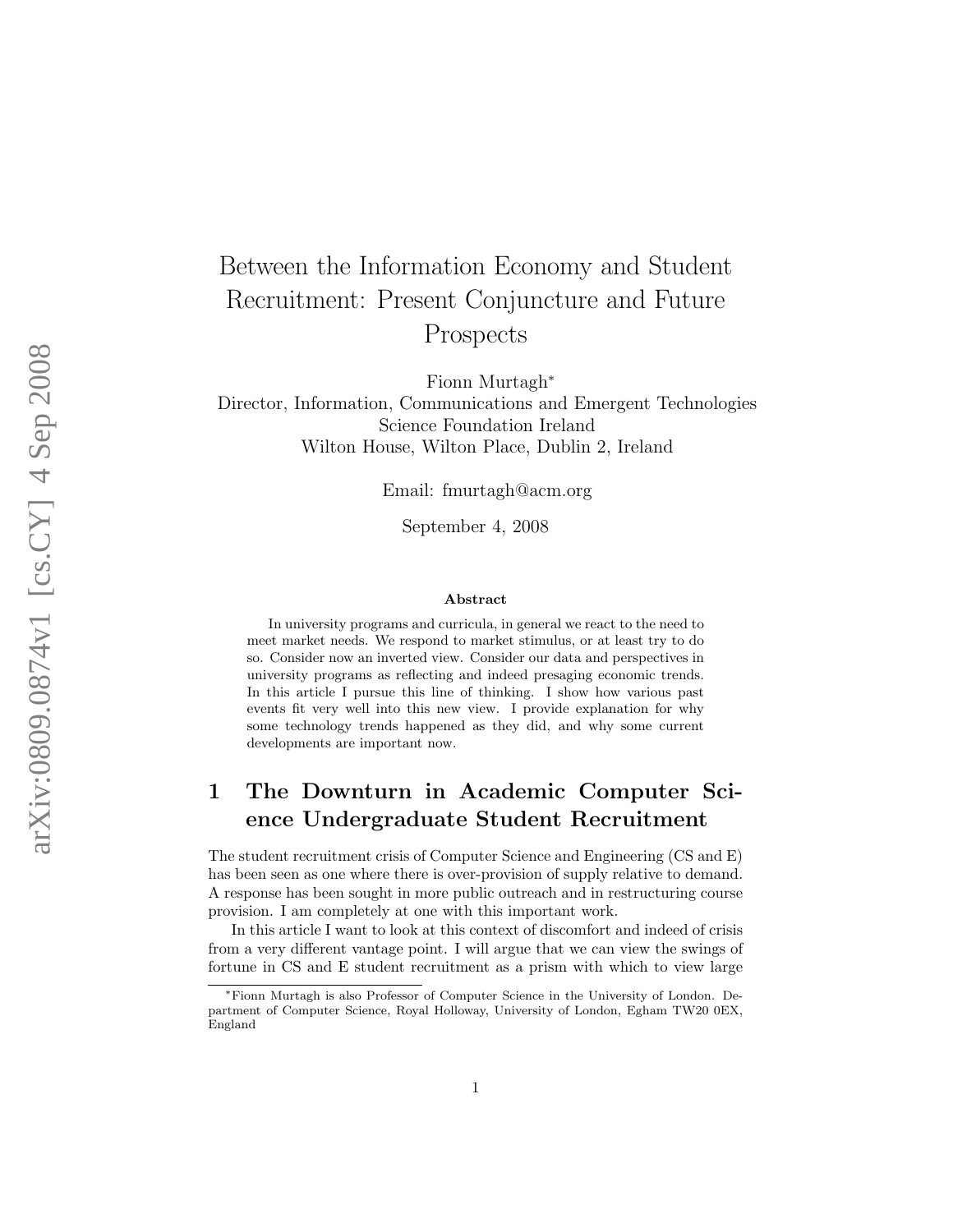scale underlying technology and economic trends. I will illustrate this argument in various ways.

In an ideal world we could step back and just note that student demand has gone elsewhere, assuming relatively unchanging demographics. Maybe we would even retool our expertise, by changing research discipline for example. But there has been very great fluctuation in student demand and reacting overly hastily to the ups and downs of fortune is rarely a good idea.

In this article I will look closer at this fluctuation in student demand for CS and E. I will reverse the usual view of trying to explain student demand in terms of deep-lying economy needs. Instead I will present the view that major fluctuations in the economy can – up to a point – be interpreted and understood by the available data on student demand. The fit with a wide range of important technology trends is very good, as I will exemplify.

Between technological upswings I will present the view that one should prepare well for the next upswing. In regard to how we prepare for the future, one point to be noted is that our perspective will be a cloudy one if traditional economic categories like manufactured goods and services dominate our thinking. See section [2.5](#page-5-0) for further discussion here.

Relatively interchangeably in this article I will use the terms CS and E, and ICT or information and communications technology. The latter is preferred when the industrial, commercial and market aspects are strongly represented.

# 2 The Information Society and the New Economy Periods of Spectacular Growth

There have been two major ICT-led economic booms in recent times. In both phases, the communications aspect of computing was hugely prominent.

Figure [1](#page-6-0) shows an educational reflection of what happened and when. I use North American data a number of times in this article because it is of high quality and collected in a consistent way over many years. Twice, we find major upswings in attractiveness of the science and technology. Figure [1](#page-6-0) relates to incoming student intentions. Like business confidence surveys vis- $\grave{a}$ -vis the economy, Figure [1](#page-6-0) expresses the pulling power of the discipline (or the generally perceived tight cluster of disciplines associated with CS and E). We see, wellmirrored in Figure [1,](#page-6-0) a massive take-off of, and interest in, computerization. By the late 1980s, this was in free-fall. Growth was ratcheted up in the 1990s. By early 2001, the economy was slipping fast (see e.g. [\[30\]](#page-17-0) in support of the downturn starting in late 2000).

I will look at these two massive technology upswings, well expressed by the bumps in Figure [1.](#page-6-0) In line with what they have been often called, I will use the respective terms of Information Society and New Economy periods or booms. As a synonym here for boom, I will use the term upwelling. In ocean processes, upwelling is heat- and gravity-engendered. Upwelling events have important implications for biomass and later parts of the food chain. The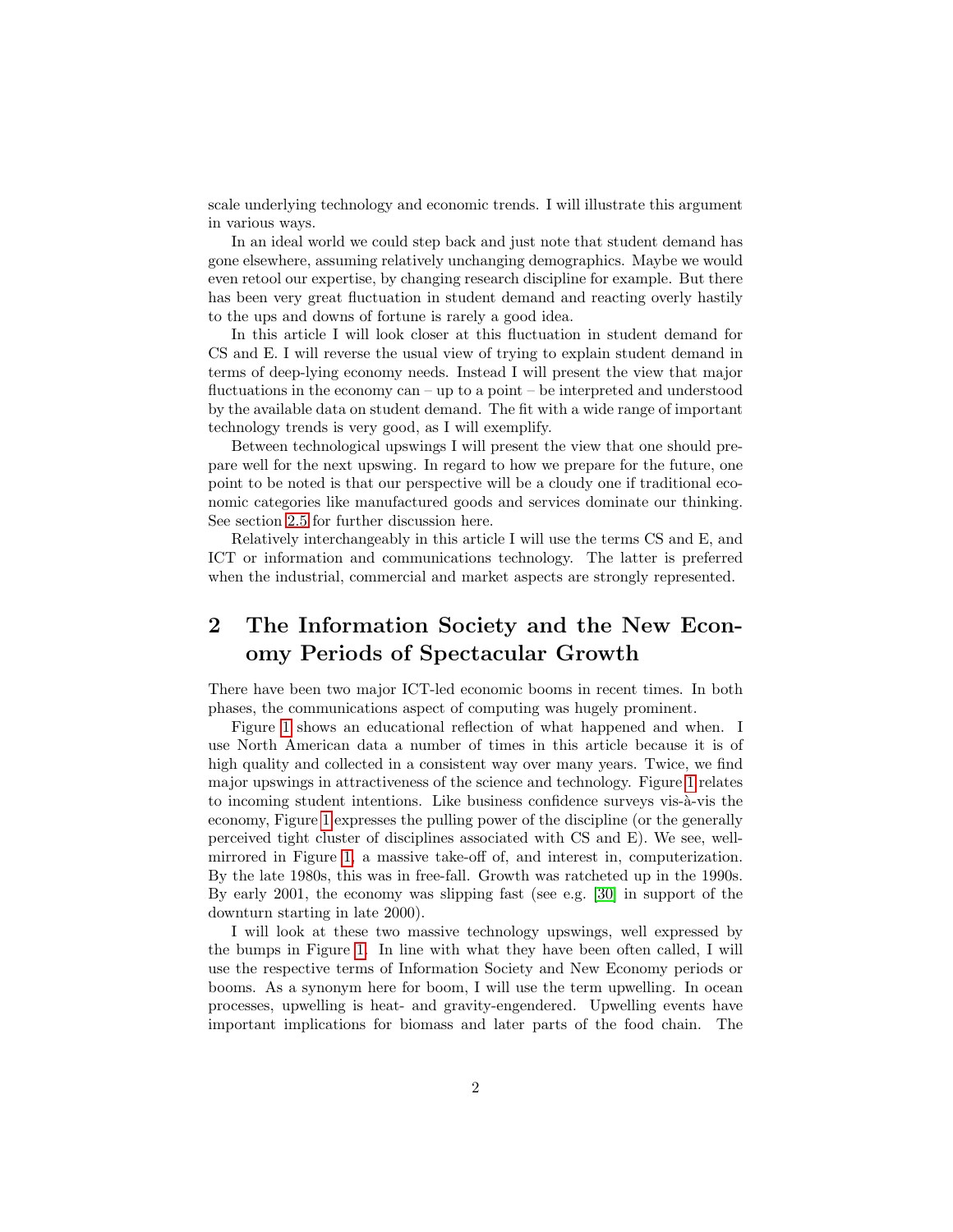upwelling metaphor is an apt one.

#### 2.1 The Information Society Boom

Periodizing the earlier Information Society boom may be helped by Figure [1](#page-6-0) and this note from [\[36\]](#page-17-1) that "between 1980 and 1986, undergraduate CS production nearly quadrupled to more than 42,000 degrees. This period was followed by a swift decline and leveling off during the 1990s".

The first great boom was the personal computer (PC) led one, focused on the computerization of society, and it also saw a great deal of early activity in networking. This boom was led by the generalized PC uptake in the early 1980s. It put to rest the debate on whether computerization of society could lead to productivity and general growth. A key text, with influence internationally, was the Nora/Minc report [\[20\]](#page-16-0), which inspired French telecoms through Minitel, for example (an early chapter of [\[20\]](#page-16-0) is entitled "From informatics to telematics"). Among the very opening lines are: "Increasing computerization of society is at the heart of the crisis" and the economic, political and social crisis is characterized generally by "grave, new challenges" under the overall heading of "the French crisis of informatics".

Tectonic movements lay in the technology undergrowth, underlying science and engineering, and in market forces. Just to sketch a few important events of the time, Intel's first microprocessor was launched in November 1971. The Apple II personal computer, introduced in 1977, was in continuous production until 1993. It was successful and mass-produced. The IBM PC, or IBM 5150, was launched in August 1981. Very soon the IBM PC had massively overtaken other alternative platforms [\[28\]](#page-16-1). 1984 saw the divestiture of AT&T's operating companies into seven Regional Bell Operating Companies (see [\[23\]](#page-16-2) for discussion and historical background). Mobile telephony was launched in the US in 1984. What was termed the deregularization or liberalization of the telecoms market was initiated in the European Union in 1985 through directives under the Treaty of Rome. The massive growth from the early 1990s of mobile telephony relative to fixed line telephony is well charted in [\[23\]](#page-16-2). So too are the organisational changes in the sector, including domestic and international alliances, and mergers and acquisitions (M&As) all of which hugely increased.

### 2.2 The Telecoms View Preceding the Information Society Boom

Against a background of market dominance by IBM, and the use of videotext in the UK (information delivered to end users by television signal), the national telecoms provider in France,  $\text{DGT}-\text{Direction}$  Générale des Télécommunications, obtained a superministerial budget in 1975, and in 1978, Simon Nora and Alain Minc submitted their hugely influential report, [\[20\]](#page-16-0), to President Valéry Giscard d'Estaing.

The Nora/Minc report forecasted (the following is taken from [\[29\]](#page-16-3)): "A massive social computerization will take place in the future, flowing through society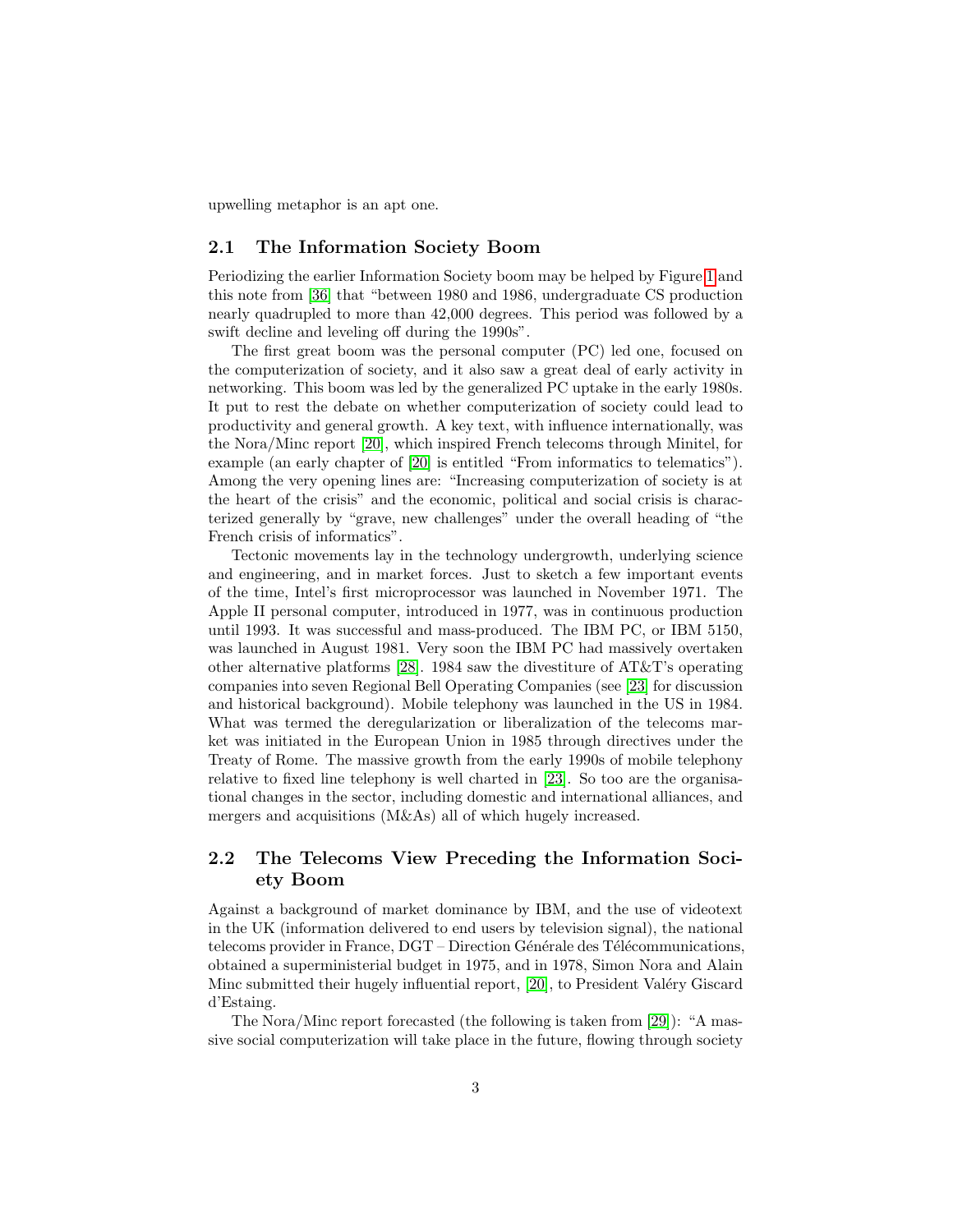like electricity. ... The debate will focus on interconnectability." The report concluded that the advent of cheap computers and powerful global communications media was leading to "an uncertain society, the place of uncountable decentralized conflicts, a computerized society in which values will be object of numerous rivalries stemming from uncertain causes, bringing an infinite amount of lateral communication." To continue to compete in the first rank of nations, Nora and Minc exhorted, France would have to mount a full-scale national effort in the new field they named telematics (merging the terms "telecommunications" and "informatics"). They did not fail to note that "Telematics, unlike electricity, does not carry an inert current, but rather information, that is to say, power" and that "mastering the network is therefore an essential goal. This requires that its framework be conceived in the spirit of a public service."

Officially launched in 1982, Minitel was a great success. In 1998 there were 5.6 million Minitel terminals available for this use of this secure but closed network [\[17\]](#page-16-4).

## 2.3 Between the Information Society and New Economy Booms: An Example from Financial Data and Information

In this section I will look at one economic sector and how a major initiative was undertaken and grown before and then during the 1990s New Economy boom. I use it as an apt example of where and how new initiatives can be seeded to take advantage of economic doldroms, and perhaps particularly advantageously during such downbeat periods.

Financial services now account for a good part of leading economies. In the US, financial services contribute to GDP (gross domestic product) at 8 percent. In New York City, in 2007 the finance industry was "responsible for nearly one third of all wages earned" [\[32\]](#page-17-2). In the UK, the financial services sector contributes 6 percent to GDP and employs 4 percent of the national workforce. (See [\[9\]](#page-15-0)).

Finance is based on the direct and immediate processing of data and information. In this sense it is one big application of ICT.

The International Financial Services Center, IFSC, was established in Dublin in 1987 between the two boom periods. It has been a significant success story. The IFSC now has 10,700 employed, growing by 1000 per year. More than 430 international operations trade in the IFSC, and a further 700 are approved to carry on business there. From a very low base at the beginning of the 1990s, Ireland has become an established center for the European investment funds industry, as shown in Table [1](#page-4-0) [\[9\]](#page-15-0).

The December 2007 financial services strategy report [\[9\]](#page-15-0) on the Irish and international financial services sector makes interesting reading too that links up with the growth in PhDs. (This is discussed further in section [3.](#page-11-0)) This report provided a rationale as to why and where more PhDs are needed in this sector. Rather than "skilled generalists" lacking specialized knowledge, this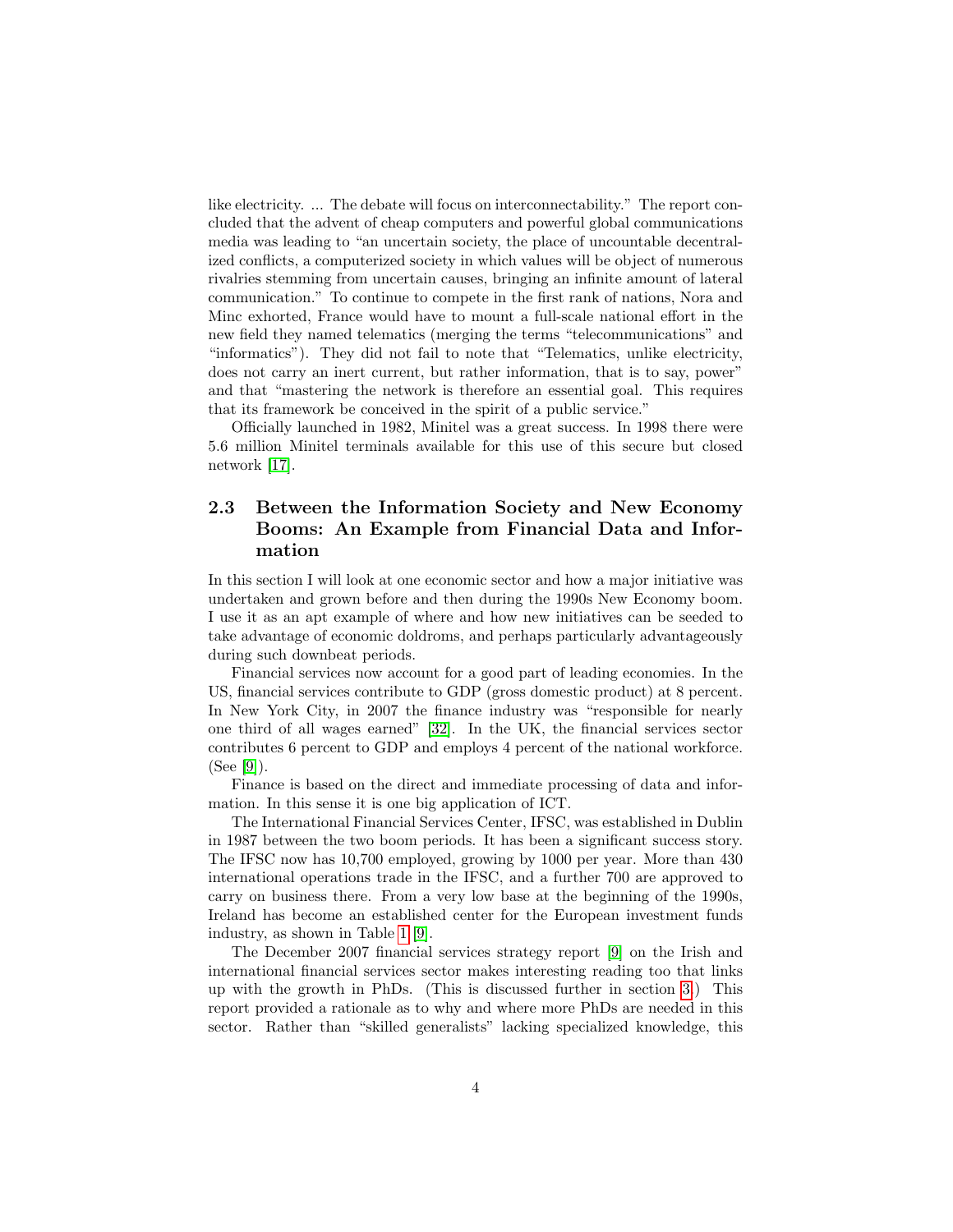| Luxembourg     | $24.4\%$ |
|----------------|----------|
| France         | 19.7%    |
| Germany        | 13.4%    |
| UK             | $10.3\%$ |
| <b>Ireland</b> | $9.5\%$  |
| Italy          | 5.1%     |
| Spain          | $3.8\%$  |
| Other          | 13.8%    |
| Total          | $100\%$  |

<span id="page-4-0"></span>Table 1: Percentage net assets of the European investment fund industry, 2006. From [\[9\]](#page-15-0).

report called for "a greater focus on specializing in a number of selected areas which would support the development of a distinctive competence which was more aligned with a mid to high cost base."

#### 2.4 The New Economy or Dot-Com Boom

The second great boom came about through the web, with complementary activity in telecoms, e-commerce and dot-com venture capital and finance generally. Wide and popular take-up of the web was consolidated with the release of the Mosaic browser in early 1993 by Marc Andreessen, a student who graduated in 1993 at the University of Illinois at Urbana-Champaign. This led to absolute dominance over other information sharing systems that were current in the very early 1990s, such as Gopher and Veronica, WAIS (wide area information system, based on the Z39.50 protocol), archie and others.

Two markers of the Dot-Com boom are to be seen in Ireland and in Finland.

The Celtic Tiger [\[21\]](#page-16-5) was a term coined by [\[11\]](#page-15-1) in August 1994. The parallel was with the Asian Tiger economies. In some years of the Celtic Tiger period growth, measured by real GDP (gross domestic product), was more than 10%. Statistics and discussion can be seen at [\[8\]](#page-15-2). By 2008, the ICT sector had grown in Ireland to employ more than 91,000 people. The Irish software sector alone accounts for 10% of Ireland gross domestic product [\[31\]](#page-17-3). This spectacular Irish growth took off in 1993 and contributed crucially to Ireland's impressive growth up to 2001 [\[10\]](#page-15-3). So the Irish Celtic Tiger period began at the same time as the popular take-up of the web, and both grew in tandem.

In Finland, the history of Nokia is revealing also from the point of view of timing relative to the New Economy. Nokia evolved from being an industrial conglomerate dating from the 1860s. It was established as a wood pulp mill in 1865; moved to rubber and cable companies operating in alliance with a forestry company from 1922 to 1966/1967; following a merger it expanded into electronics; and from this, telecoms took off in the 1990s. The take-off of Nokia was started in the 1990s, at roughly the same time as the Irish Celtic Tiger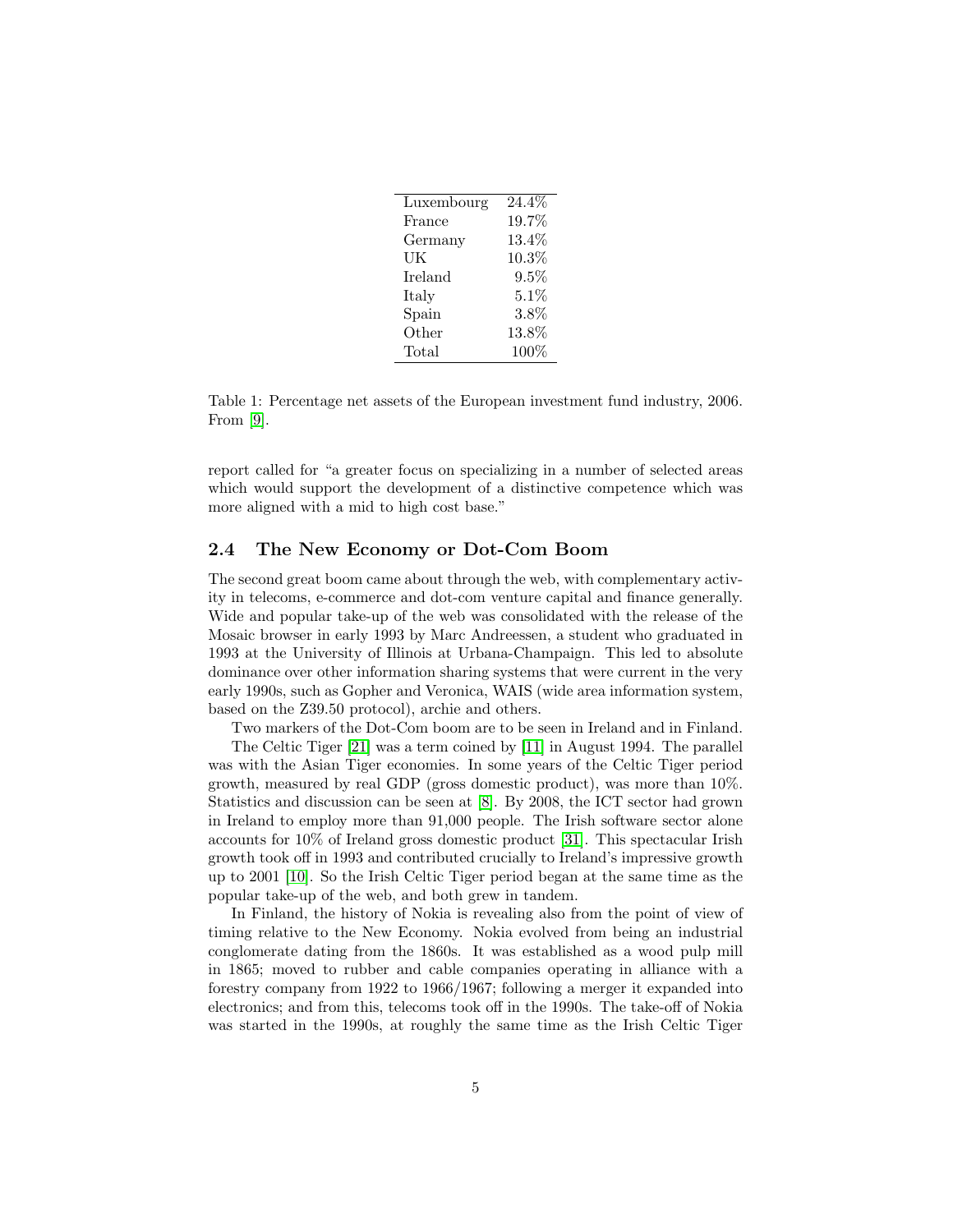take-off, and the popular upsurge of the web. Nokia point to a management decision that in 1994, "formulated the key elements of Nokia's strategy: leave old businesses and increasingly focus on telecommunications."

So a range of momentous decisions and events were happening at roughly the same time, relating to: networks; mobile telecoms; user interfaces; the information economy; and information distribution. On the latter, information distribution, the July 1994 plunge of comet Shoemaker-Levy into the planet Jupiter, lasting a week, was an early example. Networks including the young web came of age at that time, through massive worldwide interest. My role included analyzing image data and getting information out by all available means – web, other networks (e.g., CompuServe, a dial-up network later absorbed into AOL), news and television media. The context is described by [\[38\]](#page-17-4).

The Dot-Com boom collapsed by early 2001, and it may be the case that we are now pulling out of the downturn. A good proxy for whether we are or not is the attractiveness manifested by undergraduate student recruitment. Internationally this has been in freefall since 2001. There have been bad consequences: some departments have retrenched, and old debates about the nature of our science and engineering have again developed an unpleasant rawness.

"After six years of declines, the number of new CS majors in fall 2006 was half of what it was in fall 2000 (15,958 versus 7,798)" [\[35\]](#page-17-5). Nonetheless the prognosis stated there is hopeful that a turn-around is now happening.

The response to the crisis of student recruitment in CS, with knock-on budgetary (salary and support) effects, has been surprisingly uniform. It has led to attempts to refocus undergraduate curricula into new digital media such as digital music; games technologies; and information security.

One interesting thing about Figure [2](#page-7-0) is that it shows where the students went, given their flight from CS and E. Physical Science (Physics, Chemistry, Astronomy, Other) had a very similar curve to that of Mathematics, so we do not show it here. It does appear that for the 1980s boom, CS gained greatly in shifting students in such a way that ultimately Biological Science and Social Sciences were the losers then. In the 1990s boom there is some indication of this swing again, albeit less pronounced. Note that in Figure [2](#page-7-0) the degrees awarded can be expected to have some lag relative to underlying economic developments, and relative to intentions as seen in Figure [1.](#page-6-0)

### <span id="page-5-0"></span>2.5 The Information Society and New Economy Upwelling Periods: View from Economics

How real the ICT base for society had become remained for long an open issue to be addressed, – a set of questions rather than a resoundingly clear response to profound structural changes in economy and society. It was so for both the Information Society upwelling of the 1980s and for the New Economy of the 1990s.

Pakko [\[22\]](#page-16-6) discusses how far there was qualitative change. Temple [\[33\]](#page-17-6) discusses whether or not the economy had become structurally new. In both cases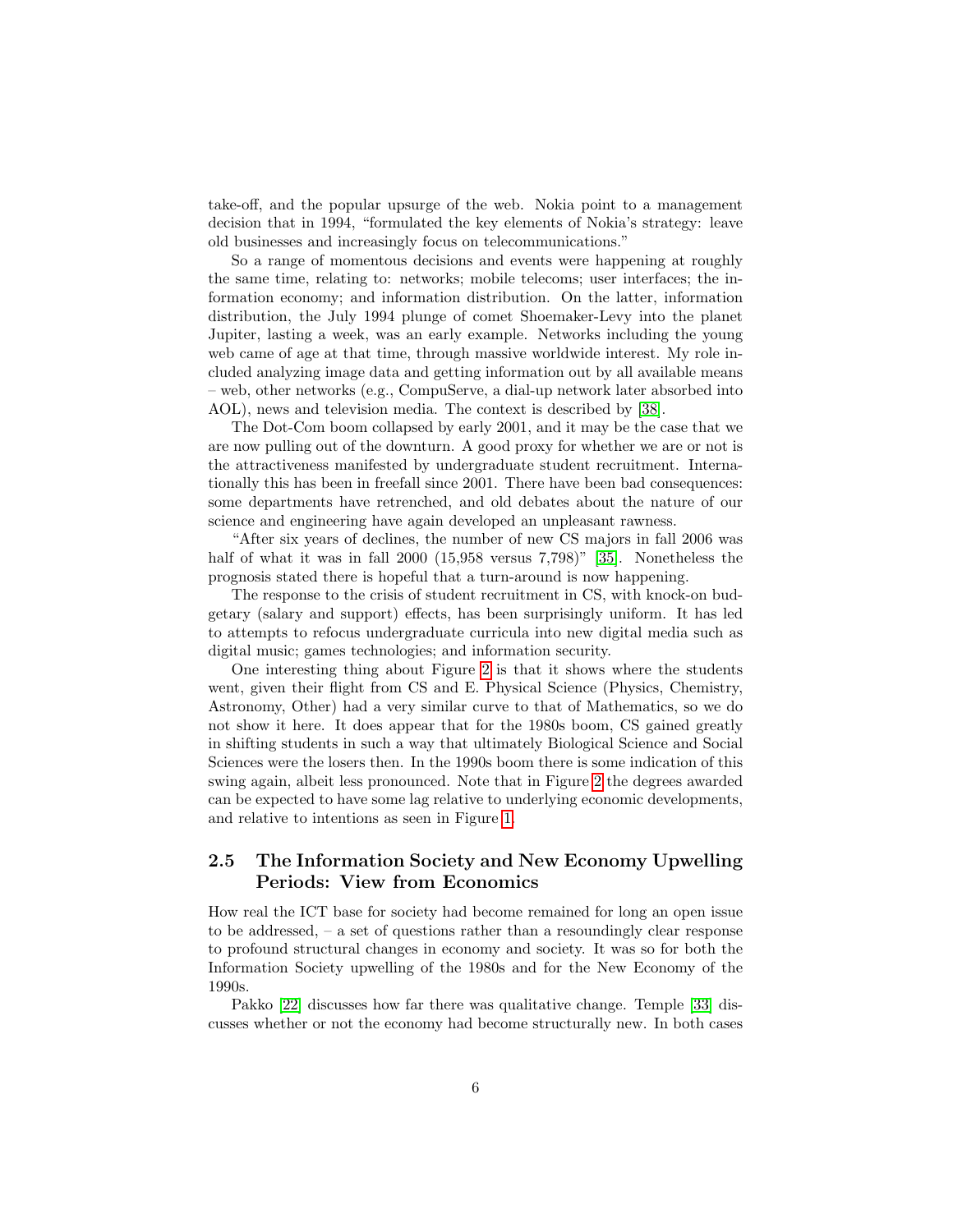

# **CS, CE incoming freshman intentions**

<span id="page-6-0"></span>Percentage of all subjects, fall of: 1971−2006

Figure 1: A clear view of the two great peaks in attractiveness of CS in the past decades. These are intentions and not actual commitments to degree programs, surveyed from incoming freshmen. Data from www.cra.org/wp/index.php?p=104 and also www.imageofcomputing/pdf/Heri Study 2006.pdf Data analyzed by CRA, Computing Research Association; originally from HERI, Higher Education Research Institute, University of California, Los Angeles. In the discussion I associate the two peaks with, respectively, the Information Society and the New Economy upwellings.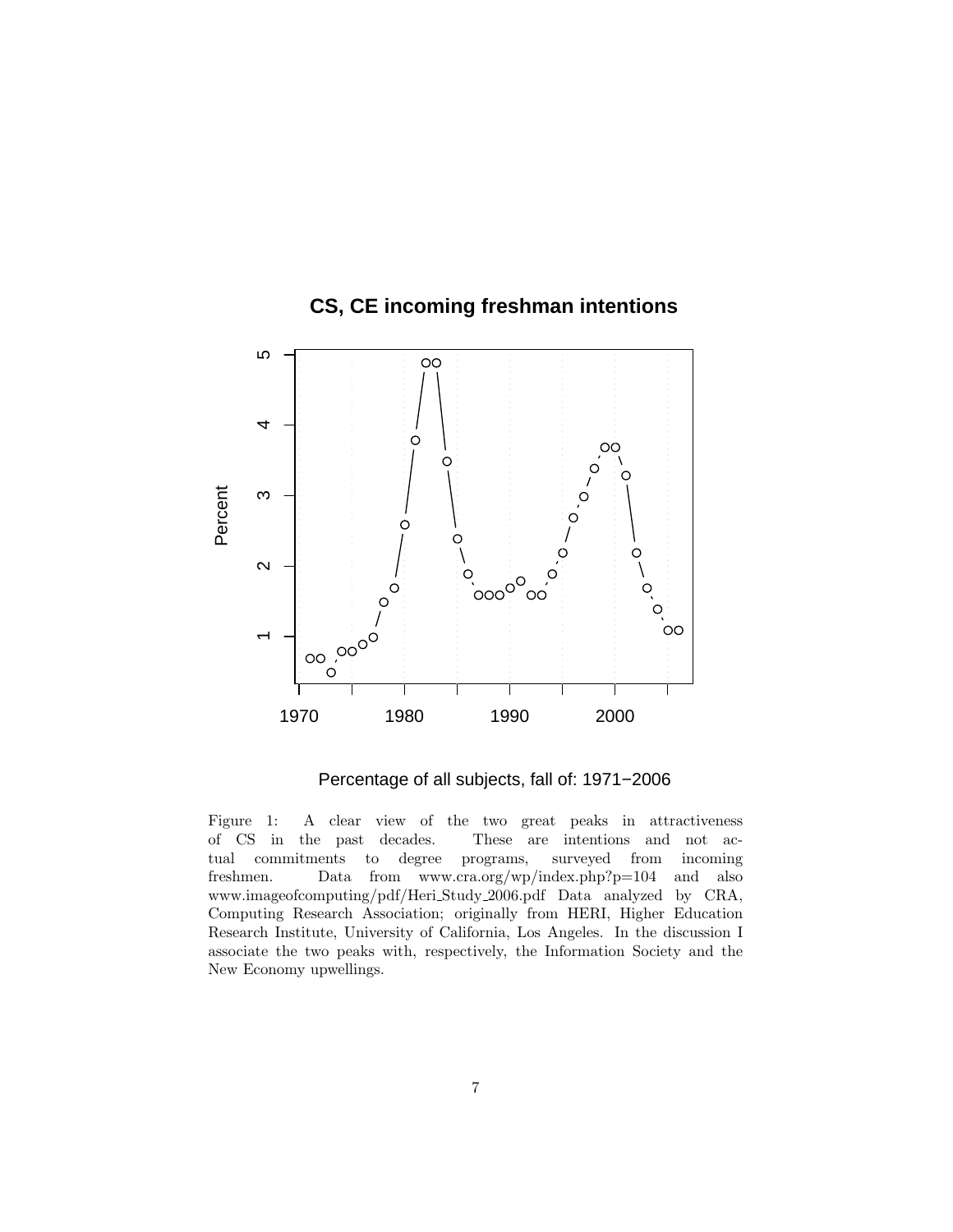

**Bachelor degrees earned, selected disciplines**

<span id="page-7-0"></span>Figure 2: The comparative setting. NSF Division of Science Resources data. See: [http://www.nsf.gov/statistics/nsf07307.](http://www.nsf.gov/statistics/nsf07307) Computer Science is the curve that is highlighted through the succession of large open dots. Other curves from top to bottom: Social Sciences; Engineering (noticeably sharing the peak of the Information Society boom); Biological Sciences; and Mathematics. Data for the year 1999 was not available, so I linearly interpolated.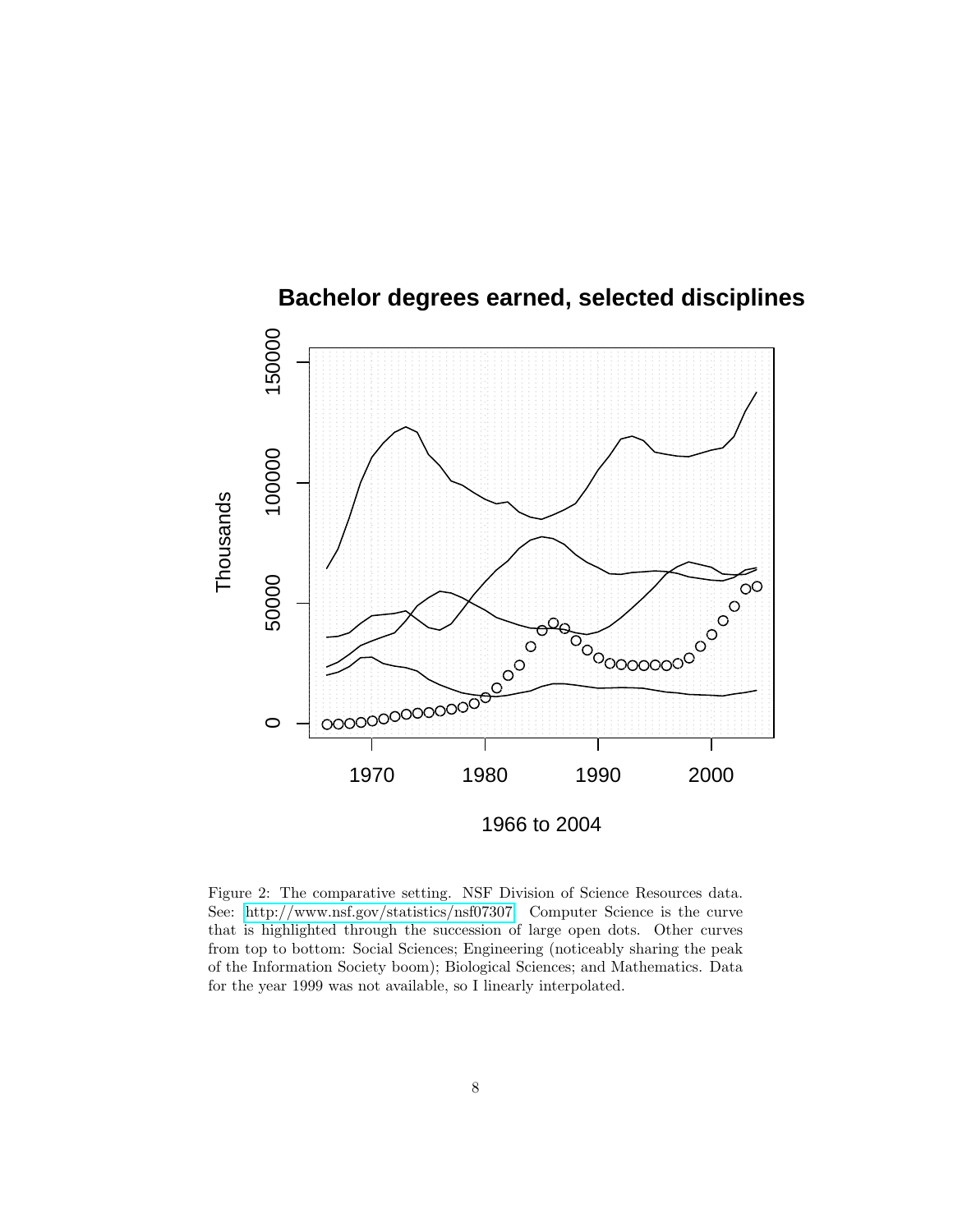these authors argue positively. The very fact that such questions were posed is what is curious.

IBM announced its first PC in August, 1981, but the old style of economics showed no productivity gains from the PC boom of the 1980s. PC sales peaked in 1995. For PCs, accessories and components, "... demand has slowed sharply. If we look at nominal order growth for this same industry we see a virtual collapse in orders between 1994 and 1997 despite some firming in the overall economic growth rate." [\[37\]](#page-17-7). The long heralded Information Society was criticized as being nowhere to be found [\[16\]](#page-16-7). This is all very curious when looked at now in our rear view mirror. The low point for long-term productivity growth had later to be revised to 1982, as opposed to  $-$  1996! [\[16\]](#page-16-7).

Both Information Society and New Economy periods were not easy to understand for economists. In a much quoted remark, in 1987 Nobel Laureate Robert Solow said that "we can see the computer age everywhere except in the productivity statistics" (e.g. [\[18\]](#page-16-8)). A very gloomy view of the computing and telecoms sector was presented in May 1998 by [\[37\]](#page-17-7): "Surveys now indicate that almost 50% of all U.S. households own PCs. The PC is a sophisticated product. Educational levels, even literacy, are inadequate for a significant percentage of the U.S. population. It is quite amazing that so high a percentage of all households own PCs. Clearly, market saturation, if it is not already here, cannot be far away." All one can say is, thank goodness new user interface technology saved us all!

An aspect of confusion for commentators on the technology swings has been the role of services versus manufactured goods. The problem with the following view of ICT application [\[3\]](#page-15-4) is clear enough, namely that software and similar goods are in fact – to an excellent approximation – of zero cost from the second copy onwards: "intangible goods, such as software and other digital informationgoods, whose unit costs of production tend to fall rapidly with growth in the volume of production. ... In this sense one may say that the information technology revolution has been contributing towards maintaining the importance of the sector of the US economy in which production is characterized by conventional, old-fashioned economies of scale." So economy of scale is meant to explain what was happening in an ICT upwelling. I disagree: services, I believe, should not be distinguished from other classes of goods.

Another perceived problem with understanding goods versus services is that true prices of services are difficult to fathom. David [\[3\]](#page-15-4) notes "a substantial gap between average labour productivity growth rates in the better-measured, commodity-producing sector on the one hand, and a collection of 'hard-tomeasure' service industries, on the other."

David [\[3\]](#page-15-4) goes some way towards reconciling how tangible goods can be influenced by intangible services. He presents "a view of the digital technology revolution as a source of efficiency improvements that gradually have been increasing in magnitude and permeating the economy". David sees computerization and telecoms as "general purpose technologies" or as a "general purpose engine", deployed in the framework of more established technologies. He points to further progress to be expected, and as examples mentions (i) digitized and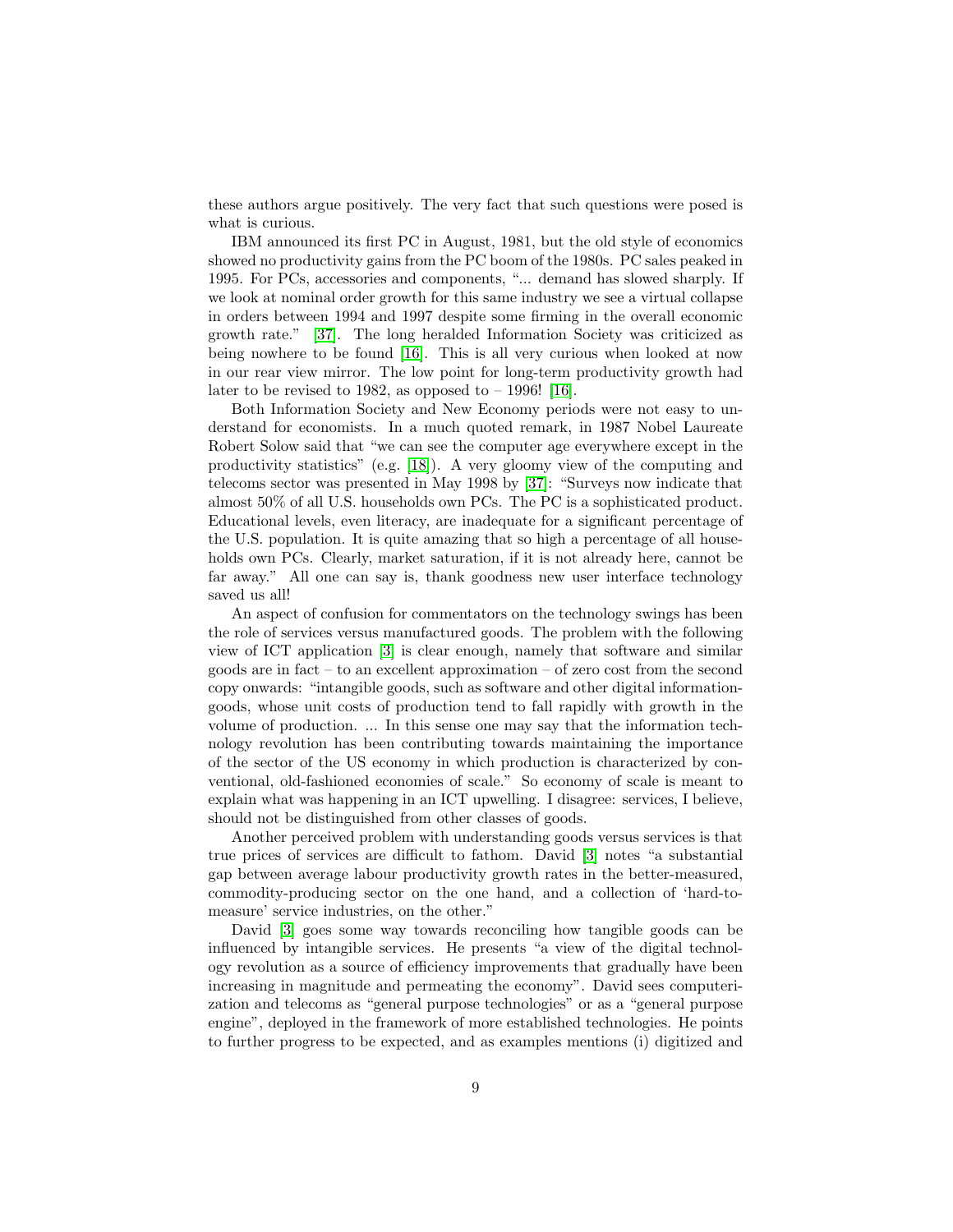online intra-company workflow, (ii) wearable and similar computing platforms; and (iii) tele-working. However this perspective remains anchored in a view that efficiency of traditional market sectors is what is important, rather than something that is fundamentailly new.

My view of this is quite different. We are not witnessing just a ratcheting up of traditional efficiencies. In fact what I cannot understand is why a dividing line is drawn between goods and services. When I hear of manufacturing being distinguished from services, as economic categories, I am perplexed. A manufactured good that does not perform a service when used or consumed – that, to my mind, is a contradiction in terms. If a service is purchased and consumed then surely that is immediately and directly a manufactured good.

Indeed, further evidence of the tangibility of services was the economic downturn triggered by the US subprime borrowing sector in the second half of 2007. To illustrate how this can have implications for the ICT sector, consider India's Tata Consultancy Services (TCS) [\[15\]](#page-15-5) with 65% of its near US \$ 40 billion in revenues earned from the US. TCS's US earnings in turn accounted for a major share of its overall 30% of revenues from the banking and financial sector.

Maybe changes of economic categories will come about. Industrial and sectoral categorization schemes must change over time. A standard is the NAICS, North American Industry Classification System [\[34\]](#page-17-8). The NAICS 2007 and the NAICS 2002 standards introduced a good number of changes, in particular in the ICT area. Nonetheless there are high level categories for: Manufacturing, Information, Utilities, Professional (i.e. Services), and so on. Links can be found at [\[34\]](#page-17-8) also to the North American Product Classification System (NAPCS) for services and separately for manufacturing. Industrial categorization schemes of these types have their use in particular areas. An example of how a different scheme was developed is GICS, Global Industry Classification Standard. It was developed by the financial sector (specifically Morgan Stanley Capital International and Standard and Poor's) to allow for a categorization that was better correlated with profitability and rate of growth.

By distinguishing between a computer and telecom sector, on the one hand, and others with which this sector interfaces, one really has to square lots of circles. Consider the following ICT-related categories, from [\[14\]](#page-15-6), where for example the software sector is cut off from its domain of application (not a good idea from the software engineering viewpoint of user-centered design). "ITproducing industries – semiconductors, computers, communications equipment, and software ... Although three-quarters of U.S. industries have contributed to the acceleration in economic growth, the four IT-producing industries are responsible for a quarter of the growth resurgence, but only 3 percent of the Gross Domestic Product (GDP). IT-using industries account for another quarter of the growth resurgence and about the same proportion of the GDP, while non-IT industries with 70 percent of value-added are responsible for only half the resurgence. Obviously, the impact of the IT-producing industries is far out of proportion to their relatively small size." Being stuck in an IT-producing versus IT-using view unfortunately hinders greatly an understanding of the present or the near future.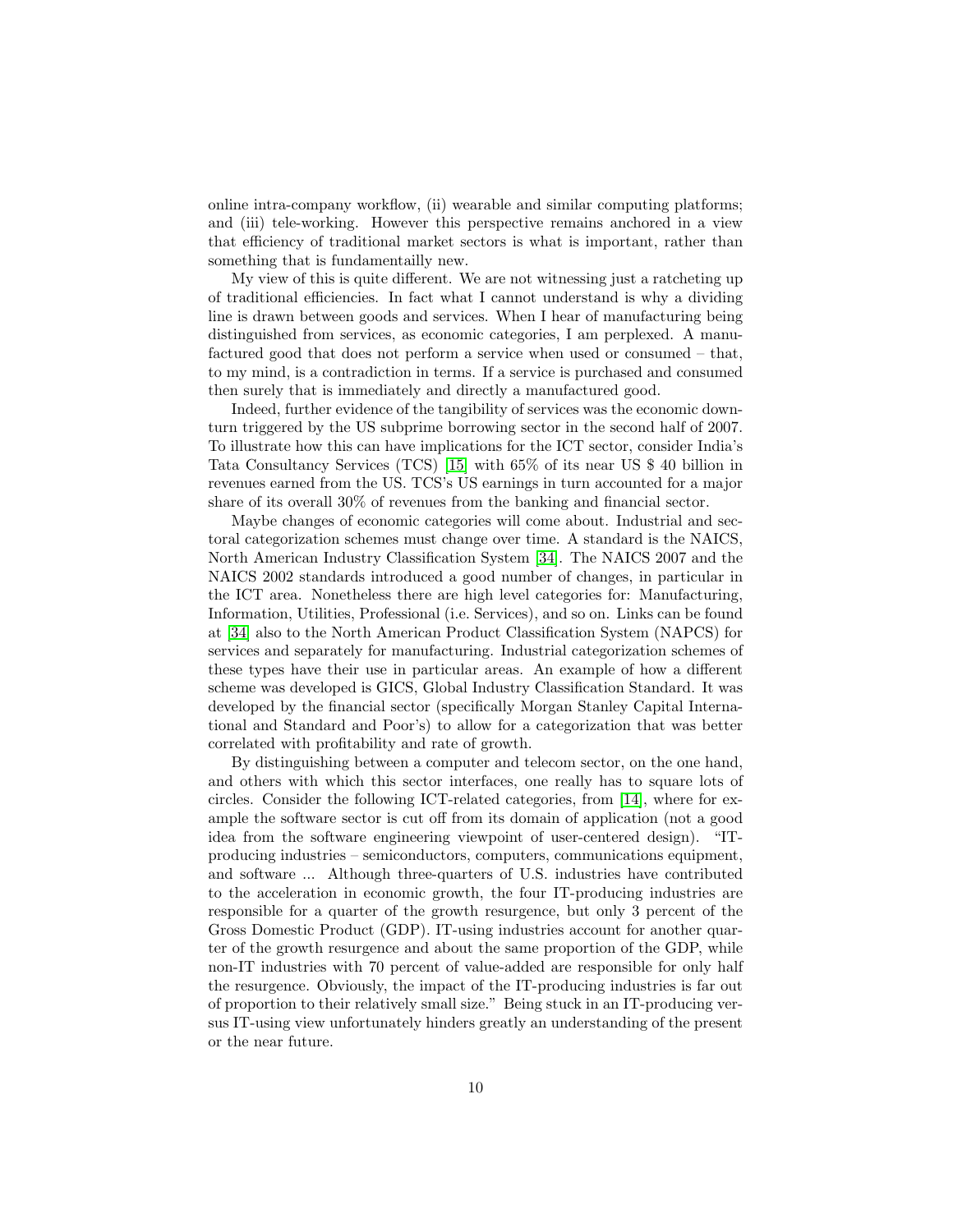I would propose that "innovation" has to be understood in conjunction with what is at issue, just as software is closely tied to its application. Unfortunately we must often discuss innovation in the abstract, and similarly the software sector in the abstract. I have noted that instead it is the technology that has changed fundamentally. A useful supportive view is the following. While technological innovation, tax and deficit policy are interdependent, so that, for example, lower interest rates from increased savings can encourage innovation as can lower tax rates, nevertheless Mandel [\[16\]](#page-16-7) concludes that: "In the 1990s, at least, it seems that technology is more powerful than either taxes or deficits." It is my view that this is indeed the case, that any hard and fast distinction between goods and services is unclear at best, and that software belongs to both camps.

#### 2.6 The Financial Side of the New Economy

The 1990s New Economy has been widely seen as an economic bubble [\[13\]](#page-15-7). Two examples, among many, of how this worked in practice are as follows. In what then as now is widely viewed as AOL's purchase of Time Warner in January 2000, both were roughly equally capitalized but there were 12,000-odd employees with the former and 67,000-odd with the latter. Another example of new buying old was in February 2000 when Vodafone (telecoms, mobile, UK-based) bought out Mannesmann (engineering, German-based). By being massively valued, new wave ICT companies were able to buy out traditional, solid corporations [\[23\]](#page-16-2). In this section I probe the financial mechanism underlying this and its role in giving such strong trump cards to the new technologies.

For Perez [\[25,](#page-16-9) [26\]](#page-16-10), booms such as the New Economy one are fueled by financial bubbles that are to be understood as "massive processes of credit creation", "massive episodes of credit creation".

Perez [\[24\]](#page-16-11) colorfully describes a financial and economic bubble as follows: "a whirlpool that sucks in huge amounts of the world's wealth to reallocate it in more adventurous or reckless hands ... A part of this goes to new industries, another to expand the new infrastructure, another to modernize all the established industries, but most of it is moved about in a frenzy of money-making money, which creates asset inflation and provides a gambling atmosphere within an ever-expanding bubble". When new technologies that have instigated this have consolidated, a production phase sets in, and is viewed in far more favorable terms – stable, equitable, just – by Perez.

Expressing the foregoing in another way, Perez points to the "techno-economic paradigm" of development at issue here. Development of technology without finance is unthinkable. The causal connection between finance and technology is mutually disruptive but simultaneously, at a deep level, constructive and symbiotic. Perez [\[26\]](#page-16-10) describes how: "those radical innovative breaks also require bold and risk-loving bankers, because the 'serious' ones would share the same mental routines as the heads or managers of the established firms. In fact, the historical recurrence of bursts of 'wildcat or reckless' finance in the period of intense investment in technological revolutions suggests that these phenomena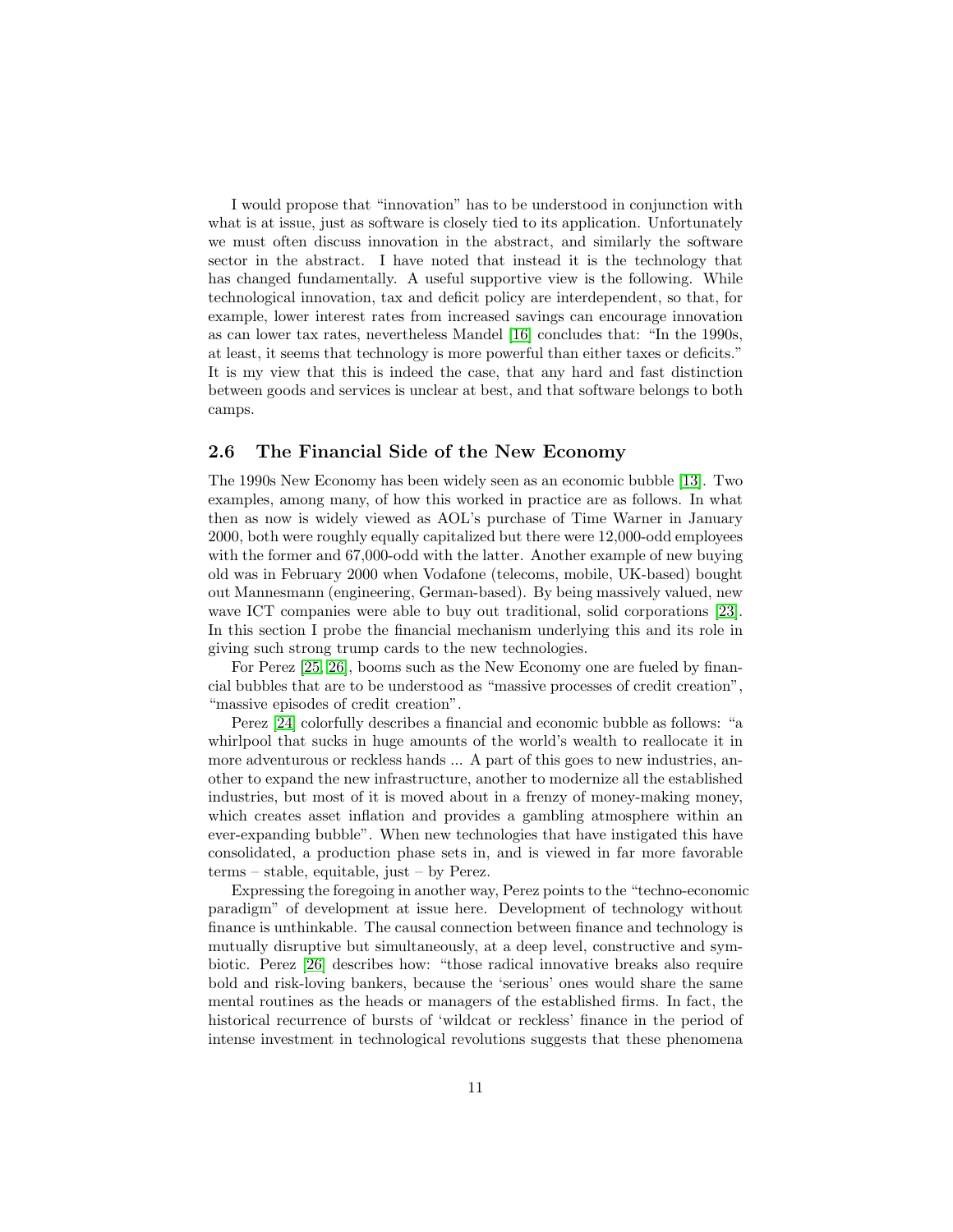may be causally connected."

One other term used by Perez strikes a chord, that of "clusters of radical innovation", "Such interconnected innovations in products and processes, in equipment and organization, technical and managerial, form a coherent and mutually enhancing set of technologies and industries, capable of carrying a wave of growth in the economy". For we can see that in the earlier 1980s Information Society boom that I discuss here, there was the penetration of computerization into all aspects of business, the rise of individual computing through the PC, Minitel as a precursor to society-wide networking, and various other facets. In the 1990s New Economy boom there was a great surge in human-computer interface technology, mobile phone uptake soared, and industrial mergers of new and long-established partners took place, such as between AOL and Time Warner, or Vodafone and Mannesmann.

# <span id="page-11-0"></span>3 The Changing Nature of the PhD

The PhD degree, including the title, the dissertation and the evaluation framework as a work of research (the "rite of passage") came about in the German lands between the 1770s and the 1830s. Clark [\[1\]](#page-12-0) finds it surprising that it survived the disrepute associated with all academic qualifications in the turmoil of the late 18th century. In the United States, the first PhD was awarded by Yale University in 1861. In the UK, the University of London introduced the degree between 1857 and 1860. Cambridge University awarded the DPhil or PhD from 1882, and Oxford University only from 1917.

A quite remarkable feature of the modern period, post Dot-Com or New Economy boom, is how spectacular the growth of PhD numbers has now become. Figure [3](#page-13-0) shows how PhDs dropped during the good years of the Dot-Com economy period. But now the output trend in regard to PhDs is hugely different. In just four years, from 2003 to 2007, PhD output in CS and E in North America has doubled. The Taulbee survey indicates that PhDs are expected to decline in the near future but by how much and whether then going into a further climb or a plateau are quite open issues.

Internationally the evolution illustrated in Figure [3](#page-13-0) holds too. For example, Ireland is pursuing a doubling of PhD output up to 2013 [\[4\]](#page-15-8).

Concomitant with numbers of PhDs, the very structure of the PhD is changing in many countries outside North America. There is a strong movement away from the traditional German "master/apprentice" model, towards instead a "professional" qualification. This move is seen often as towards the US model. In Ireland there is a strong move to reform the PhD towards what is termed a "structured PhD". This involves a change from the apprenticeship model consisting of lone or small groups of students over three years in one university department to a new model incorporating elements of the apprenticeship model centered around groups of students possibly in multiple universities where generic and transferable skills (including entrepreneurial) can be embedded in education and training over four years.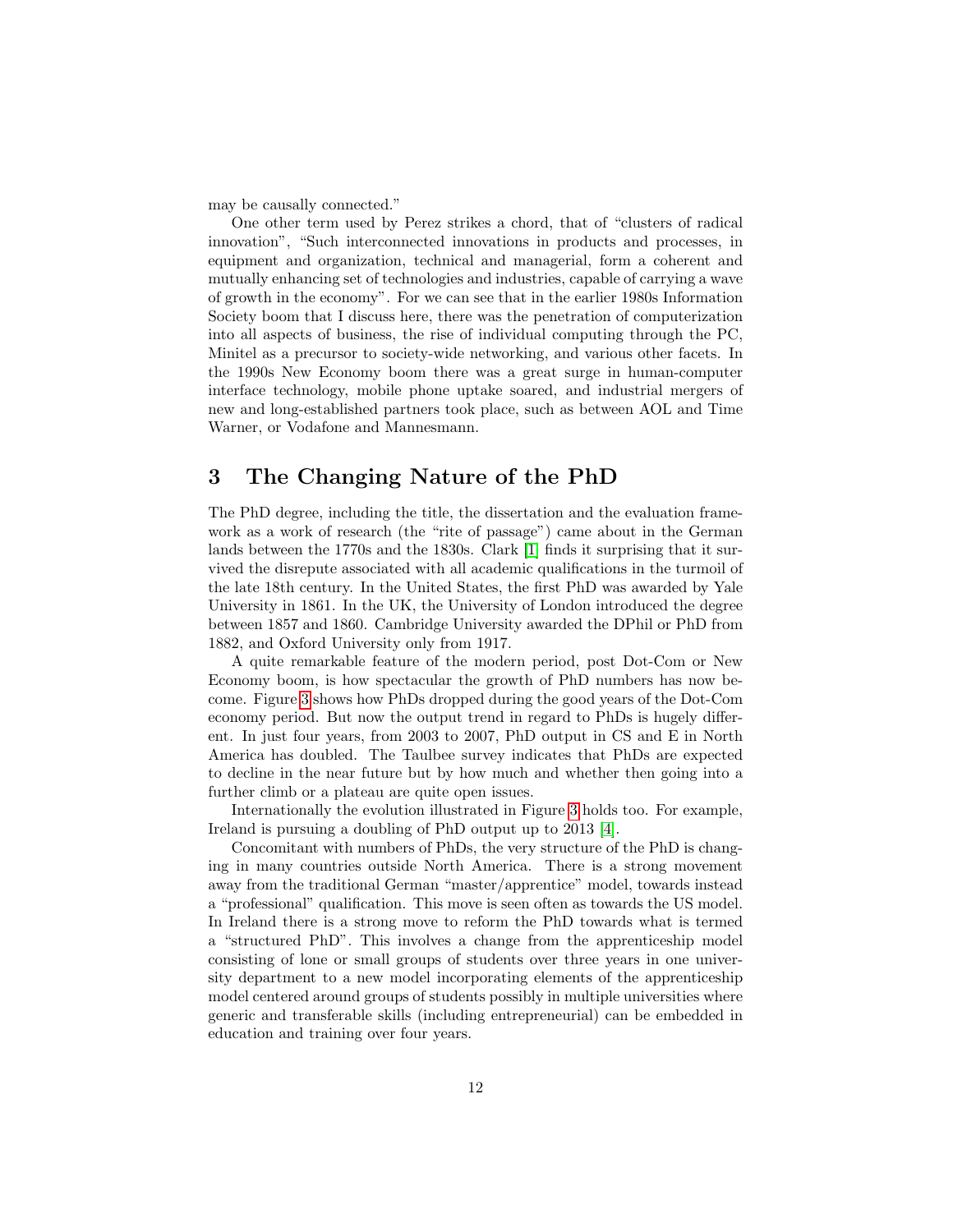In Finland a Graduate School system was pursued on the cross-institutional level from 1995. Like the Irish case, the aim is for more systematic education and training that is more akin to that for a profession rather than as an apprenticeship. An aim too is greater efficiency of advisor resource deployment and course provision, over a four year timeline [\[27\]](#page-16-12). The Engineering Doctorate in the UK is of similar duration, and professionally oriented [\[6\]](#page-15-9). Doctoral Training Centres in the UK have similarities with the Graduate School concept [\[7\]](#page-15-10). An analogous situation holds for Graduate Schools in France, supporting a three year post-Master doctorate [\[5\]](#page-15-11). Unlike in these cases, Germany is retaining a traditional "master/apprentice" model [\[12\]](#page-15-12).

Numbers of PhDs are dramatically up, and as we have seen in many countries there is a major restructuring underway of the PhD work content and even timeline. In tandem with this, as Figure [4](#page-14-0) shows, in North America the majority of PhDs now go directly into industry. This trend goes hand in hand with the move from an apprenticeship for a career in academe to, instead, a professional qualification for a career in business or industry.

# 4 Conclusion

CS and E undergraduate recruitment and PhD production figures are all key data. With various examples I have shown that they are also key to our understanding of a wide range of underlying social and technological trends.

Using these key data to study underlying economical and technological changes ought not be left to others. After all, we as Computer Scientists and Engineers have a better vantage point.

The categories we use are supremely important. The joint association of computerization and telecoms in the term ICT is just one example. So too is the multimedia information industry [\[23\]](#page-16-2), merging telecoms, information technology, entertainment, media and consumer electronics. Official statistics lag very much behind this. So facts and figures can mislead. I have noted the confused overlapping terms "manufacturing" and "services". An immediate conclusion is that policy makers can provide leadership by using forward-reaching categorization and prioritization of research themes and directions. Steps in this direction are discussed further in [\[19\]](#page-16-13).

### References

- <span id="page-12-0"></span>[1] W. Clark, Academic Charisma and the Origins of the Research University, University of Chicago Press, 2006.
- <span id="page-12-1"></span>[2] Computing Research News Online, Vol. 20, No. 3, CRA, Computing Research Association, May 2008,<http://www.cra.org/CRN/online.html>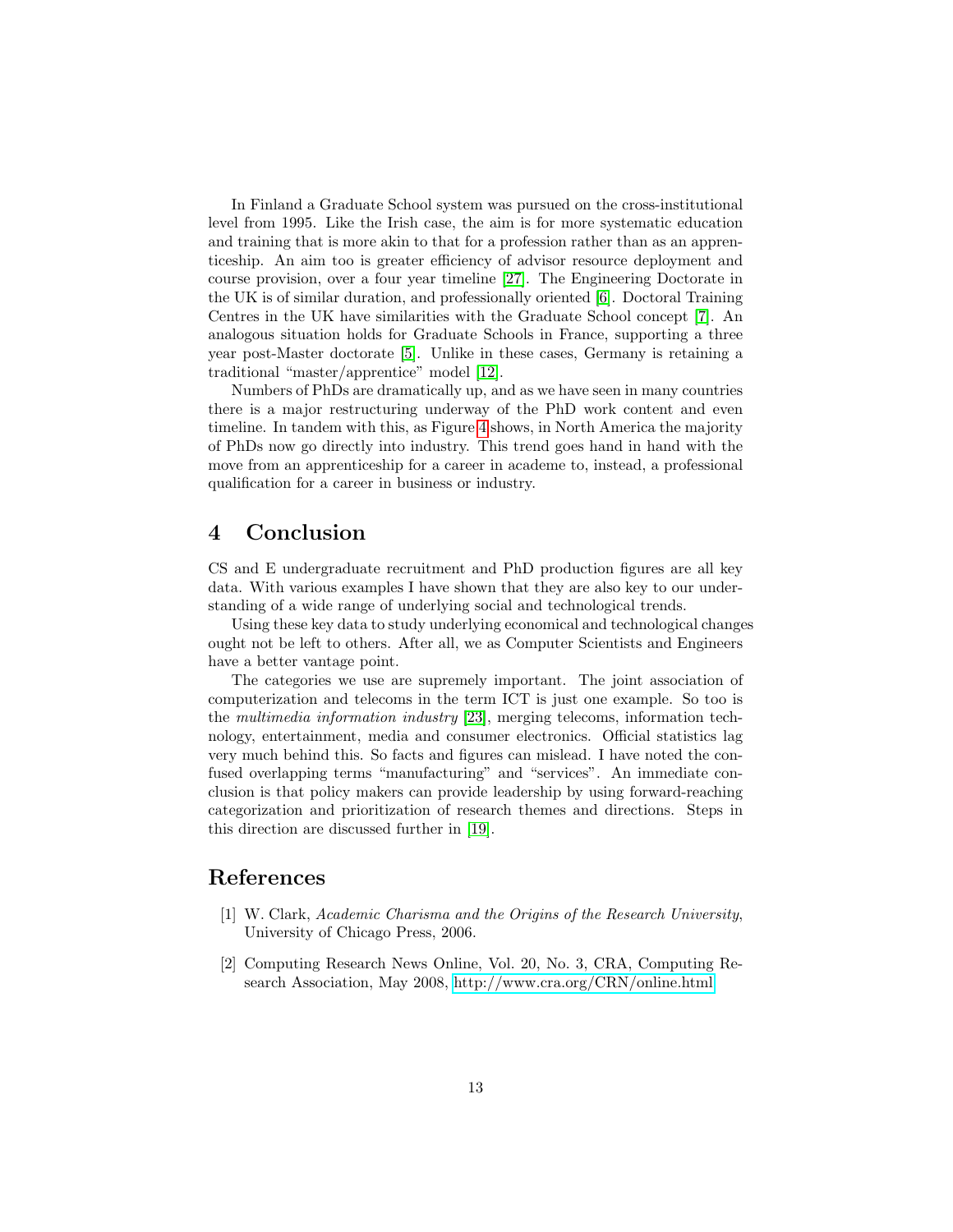

<span id="page-13-0"></span>Figure 3: PhD production in North America, in CS and CE. From the CRA Taulbee Survey, May 2007. While the growth may not continue, the increase in numbers of completing PhDs in CS and CE in the post Dot-Com or New Economy period is little short of stupendous. For data see [\[2\]](#page-12-1).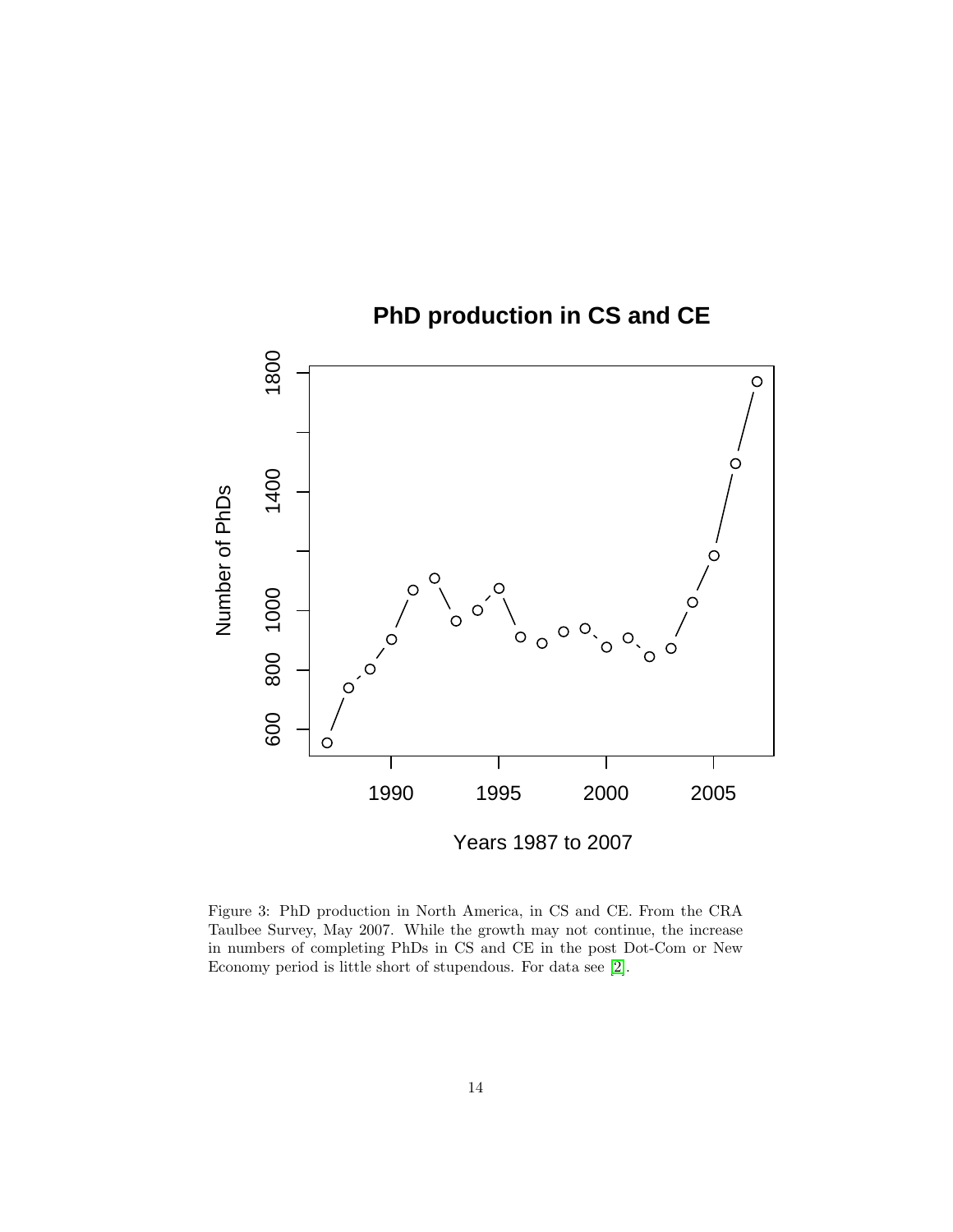

**CS, CE PhD employment: academe, industry**

<span id="page-14-0"></span>Figure 4: Employment of PhDs produced in North America in CS and CE. From CRA Taulbee Survey, 2008 data. The curve with the filled dots represents academe, including in CS/CE awarding institute, other CS/CE institute, or non-CS/CE institute. The curve with the open circles represents industry, including small percentages for government and self-employed. Those who left North America are not included. For data see [\[2\]](#page-12-1).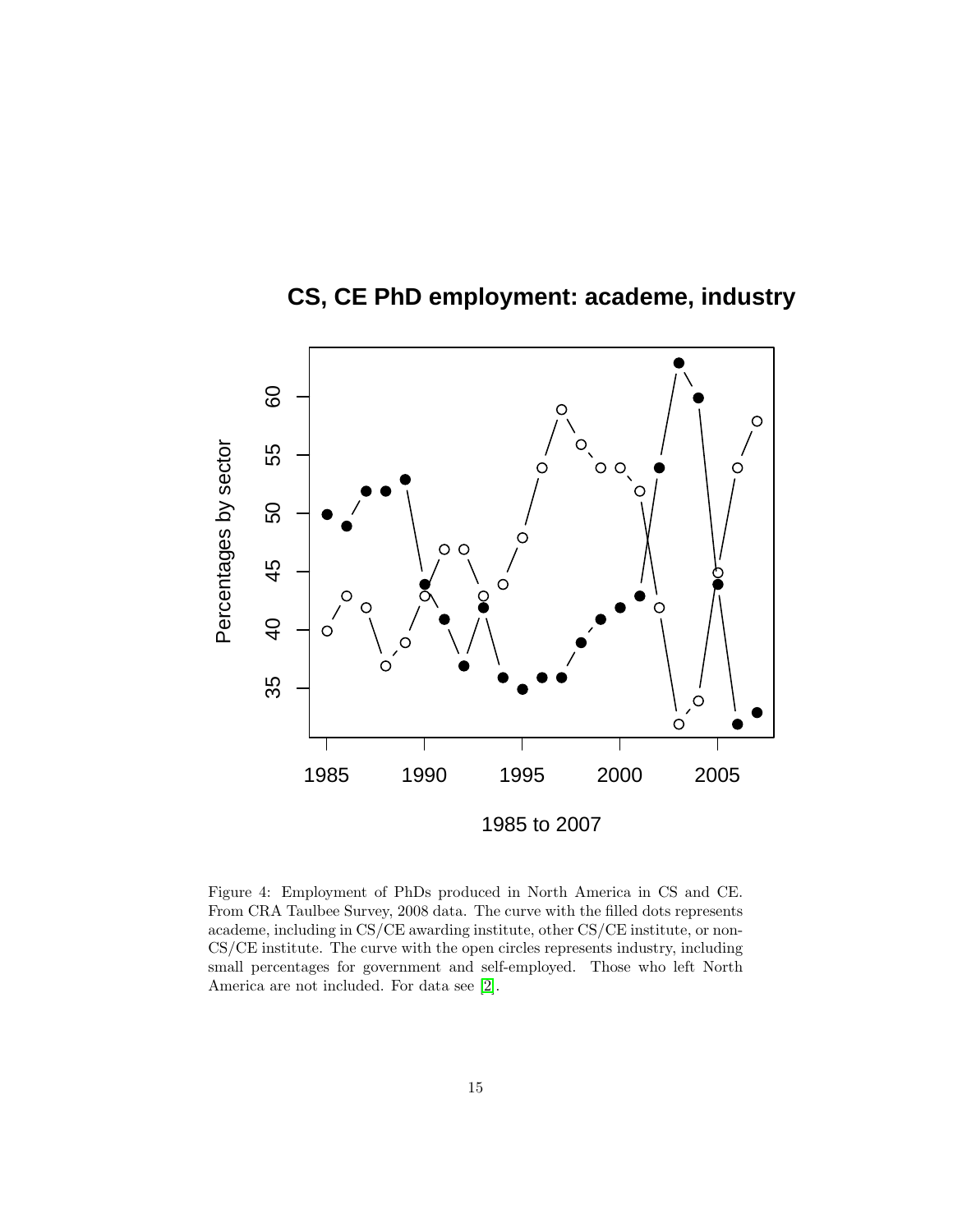- <span id="page-15-4"></span>[3] P. David, "Productivity growth prospects and the new economy in historical perspective", EIB Papers (European Investment Bank), Vol. 6, No. 1, 2001, pp. 41–61.
- <span id="page-15-8"></span>[4] Department of Enterprise, Trade and Employment, Ireland, Strategy for Science, Technology and Innovation 2006–2013, 2006. www.entemp.ie/science/technology/sciencestrategy.htm
- <span id="page-15-11"></span>[5] "Doctorat", Ministry of National Education, France, October 2007, <http://www.education.gouv.fr/cid306/doctorat.html>
- <span id="page-15-9"></span>[6] EPSRC (Engineering and Physical Sciences Research Council), UK, Engineering Doctorates, www.epsrc.ac.uk/PostgraduateTraining/EngineeringDoctorates
- <span id="page-15-10"></span>[7] EPSRC (Engineering and Physical Sciences Research Council), UK, EPSRC Centres for Doctoral Training, www.epsrc.ac.uk/CallsForProposals/DTCsOutlines08.htm
- <span id="page-15-2"></span>[8] ESRI, Economic and Social Research Institute, "Irish economy", [http://www.esri.ie/irish](http://www.esri.ie/irish_economy) economy
- <span id="page-15-0"></span>[9] Expert Group on Future Skills Needs, Future Skills and Research Needs of the International Financial Services Industry, Forfás, December 12, 2007, 227 pp.<http://www.forfas.ie/publications/show/pub285.html>
- <span id="page-15-3"></span>[10] G. FitzGerald, "What caused the Celtic Tiger phenomenon?", Irish Times, 21 July 2007.
- <span id="page-15-1"></span>[11] K. Gardiner, "The Irish economy: a Celtic Tiger", MS (Morgan Stanley) Euroletter, 31 August 1994.
- <span id="page-15-12"></span>[12] German Academic Exchange Service (DAAD, Deutscher Akademischer Austausch Dienst), "Paths to a Doctorate in Germany", 2008, <http://www.daad.de/deutschland/forschung/promotion/04670.en.html>
- <span id="page-15-7"></span>[13] A. Ghosh, "The IPO phenomenon in the 1990s", Social Science Journal, 43, 487–495, 2006.
- <span id="page-15-6"></span>[14] D.W. Jorgensen and C.W. Wessner, Eds., Enhancing Productivity Growth in the Information Age: Measuring and Sustaining the New Economy, Committee on Measuring and Sustaining the New Economy, Board on Science, Technology, and Economic Policy, Policy and Global Affairs, National Research Council of the National Academies, National Academies Press, 2007.
- <span id="page-15-5"></span>[15] V. Kulkarni, "Subprime aftershock: local IT cos brace for lower tech spends. Multi-billion dollar write-offs by financial services firms may hit their 2008 IT budgets, hurting offshoring", LiveMint.com, The Wall Street Journal, 16 June 2008, www.livemint.com/2007/11/19002722/Subprimeaftershock-local-IT.html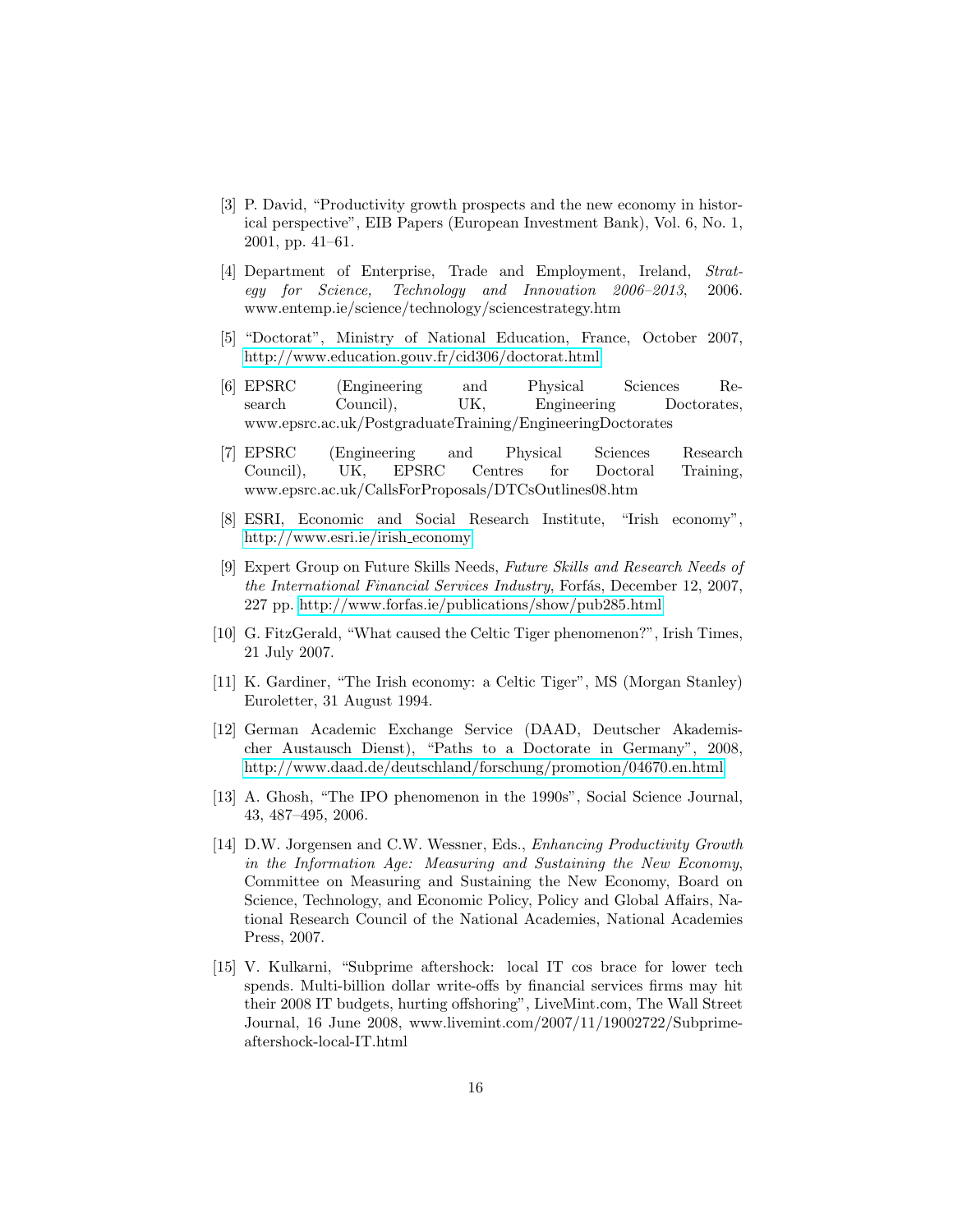- <span id="page-16-7"></span>[16] M.J. Mandel, "Commentary: How most economists missed the boat", BusinessWeek Online, 15 November 1999, [http://www.businessweek.com/1999/99](http://www.businessweek.com/1999/99_46/b3655147.htm) 46/b3655147.htm
- <span id="page-16-4"></span>[17] A. McIver McHoes and G. McHoes, "Minitel", Macmillan Science Library: Computer Sciences, www.bookrags.com/research/minitel-csci-01, 2006.
- <span id="page-16-8"></span>[18] C.E. Minehan, L.E. Browne and L. McIntyre, "Productivity growth and the 'new economy' ", 17 pp., in 1999 Annual Report, Federal Reserve Bank of Boston.
- <span id="page-16-13"></span>[19] F. Murtagh, "The Correspondence Analysis platform for uncovering deep structure in data and information", Sixth Annual Boole Lecture in Informatics, April 2008, Computer Journal, forthcoming, 2008.
- <span id="page-16-0"></span>[20] S. Nora and A. Minc,  $L'Information de la Société$ , La Documentation française, 1978.
- <span id="page-16-5"></span>[21] S. O Riain, "The birth of a Celtic Tiger", Comm. ACM, 40 (3), 11-16, 1997.
- <span id="page-16-6"></span>[22] M.R. Pakko, "The high-tech investment boom and economic growth in the 1990s: accounting for quality", Review of Federal Reserve Bank of St Louis, March 2002, 3-18
- <span id="page-16-2"></span>[23] J. Pennings, H. van Kranenburg and J. Hagedoorn, "Past, present and future of the telecommunications industry", chapter, Growth and Dynamics of Maturing New Media Companies, No 15, Research Memoranda from Maastricht: METEOR, Maastricht Research School of Economics of Technology and Organization, 2005.
- <span id="page-16-11"></span>[24] C. Perez, Technological Revolutions and Financial Capital: The Dynamics of Bubbles and Golden Ages, Edward Elgar, Cheltenham, UK, 2002.
- <span id="page-16-9"></span>[25] C. Perez, "Respecialization and the deployment of the ICT paradigm", report, 37 pp., 2005.
- <span id="page-16-10"></span>[26] C. Perez, "Finance and technical change: a long-term view", report, 18 pp., 2004. To appear in: H. Hanusch and A. Pyka, Eds., The Elgar Companion to Neo-Schumpeterian Economics, Edward Elgar, Cheltenham, 2004.
- <span id="page-16-12"></span>[27] "Researcher training: Finnish Science and Technology Information Service", Ministry of Education, Finland, 13 February 2008, [http://www.research.fi/en/resources/researcher](http://www.research.fi/en/resources/researcher_training)\_training
- <span id="page-16-1"></span>[28] J. Reimer, "Personal Computer Market Share: 1975-2004", [http://www.jeremyreimer.com/total](http://www.jeremyreimer.com/total_share.html) share.html
- <span id="page-16-3"></span>[29] H. Rheingold, The Virtual Community (electronic version), <http://www.rheingold.com/vc/book/8.html> The Virtual Community: Homesteading on the Electronic Frontier, MIT Press, (revised edn.) 2000.